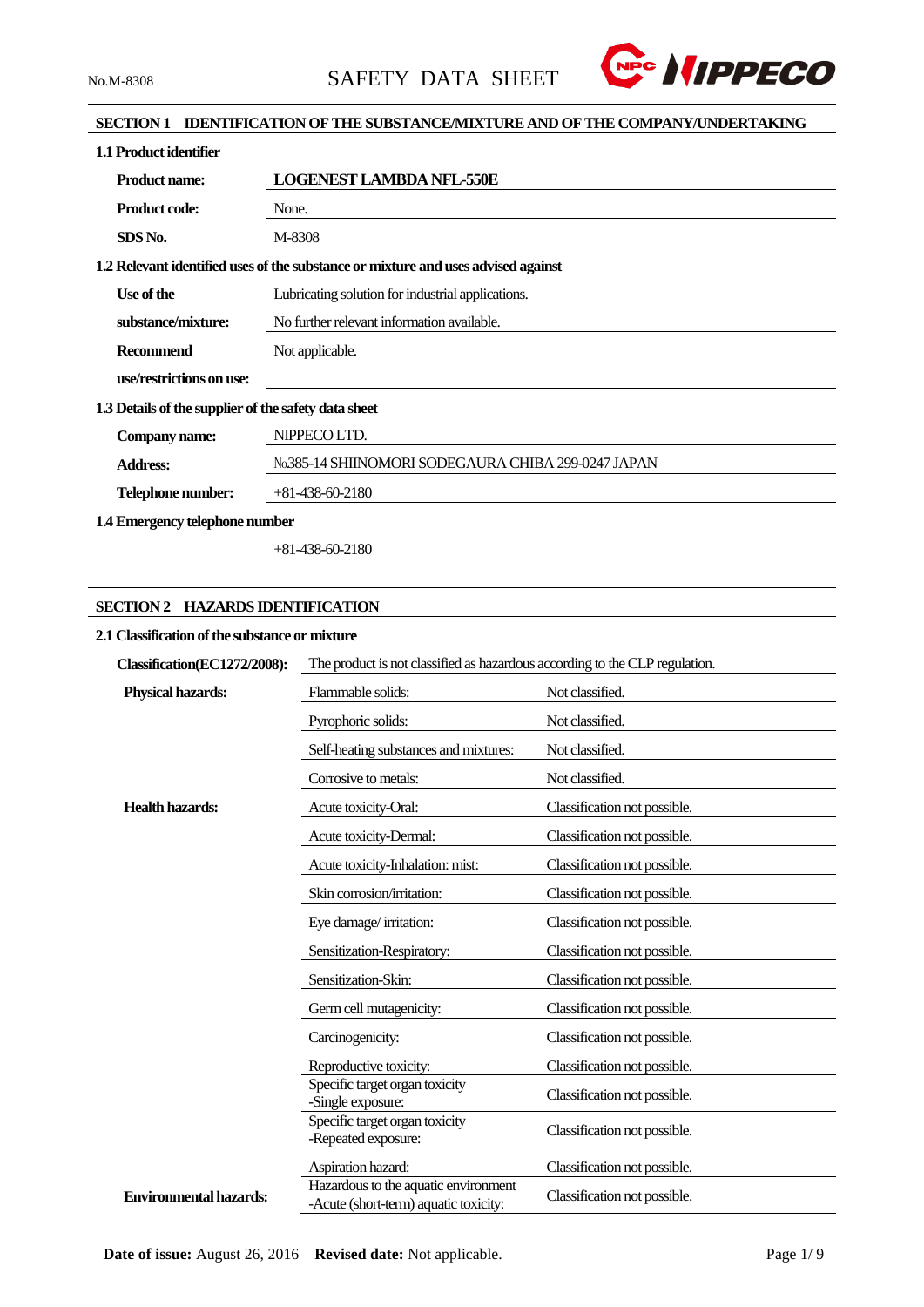



|                                            | Hazardous to the aquatic environment<br>Classification not possible.                         |
|--------------------------------------------|----------------------------------------------------------------------------------------------|
|                                            | -Chronic (long term) aquatic toxicity:                                                       |
|                                            | The hazards without the above mention are "Not applicable" or "Classification not possible". |
| Classification(OSHA HCS 29 CFR 1910.1200): |                                                                                              |
|                                            | The product is not classified as hazardous according to OSHA GHS regulations within the      |
|                                            | <b>United States.</b>                                                                        |
| 2.2 Label elements                         |                                                                                              |
| Hazard pictogram(s):                       | No pictogram.                                                                                |
| Signal word:                               | No signal word.                                                                              |
| Hazard statement(s):                       | No hazard statement.                                                                         |
| Precautionary statement(s):                |                                                                                              |
| <b>Prevention:</b>                         | Not required.                                                                                |
| <b>Response:</b>                           | Not required.                                                                                |
| Storage:                                   | Not required.                                                                                |
| Disposal:                                  | Not required.                                                                                |
| 2.3 Other hazards                          |                                                                                              |
| Other hazards which do                     | Thermal decomposition may produce toxic products including perfluoroisobutylene and          |
| not result in classification:              | hydrogen fluoride.                                                                           |

## **SECTION 3 COMPOSITION/INFORMATION ON INGREDIENTS**

## **Substance/mixture** Mixture

| Ingredient(s): |  |
|----------------|--|

| Chemical name<br>/ generic name | CAS#         | EC#          | Wt%                 | EU<br>Hazard class | EU<br>Category code | <b>USA</b><br><b>OSHAPEL</b> | ACGIH<br><b>TLV</b> | EU<br><b>ILV</b> |
|---------------------------------|--------------|--------------|---------------------|--------------------|---------------------|------------------------------|---------------------|------------------|
|                                 |              |              |                     |                    |                     |                              |                     |                  |
| Solvent (Hydro                  | Confidential | Confidential | >90                 | None               | None                | Not established              | Not established     | Not              |
| Fluoro Ether)                   |              |              |                     |                    |                     |                              |                     | established      |
| Perfluorinated                  | Confidential | Confidential | $\leq$              | None               | None                | Not established              | Not established     | Not              |
| polyethers base oil             |              |              |                     |                    |                     |                              |                     | established      |
| Poly tetra fluoro               | Confidential | Confidential | $\leq$ 1            | None               | None                | Not established              | Not established     | Not              |
| ethylene thickener              |              |              |                     |                    |                     |                              |                     | established      |
|                                 |              |              |                     |                    |                     | Not established              | Not established     | Not              |
| Additive                        | Confidential | Confidential | $\triangleleft$ 0.1 | None               | None                |                              |                     | established      |

## **Carcinogen:**

#### **Chemical name:** None. **CAS#: Reference:**

No component of this product is listed as a human carcinogen or a potential carcinogen in IARC Monographs, U.S. NTP, OSHA regulation, and Annex Ⅵ of Regulation (EC) 1272/2008.

## **PBT substance and vPvB substance:**

**Chemical name:** None. **CAS#: Category:**

# No component of this product is a PBT or vPvB substance under Regulation (EC)1907/2006.

A statement that the specific chemical identity(ies) and/or exact percentage(s) of composition has been withheld as a trade secret.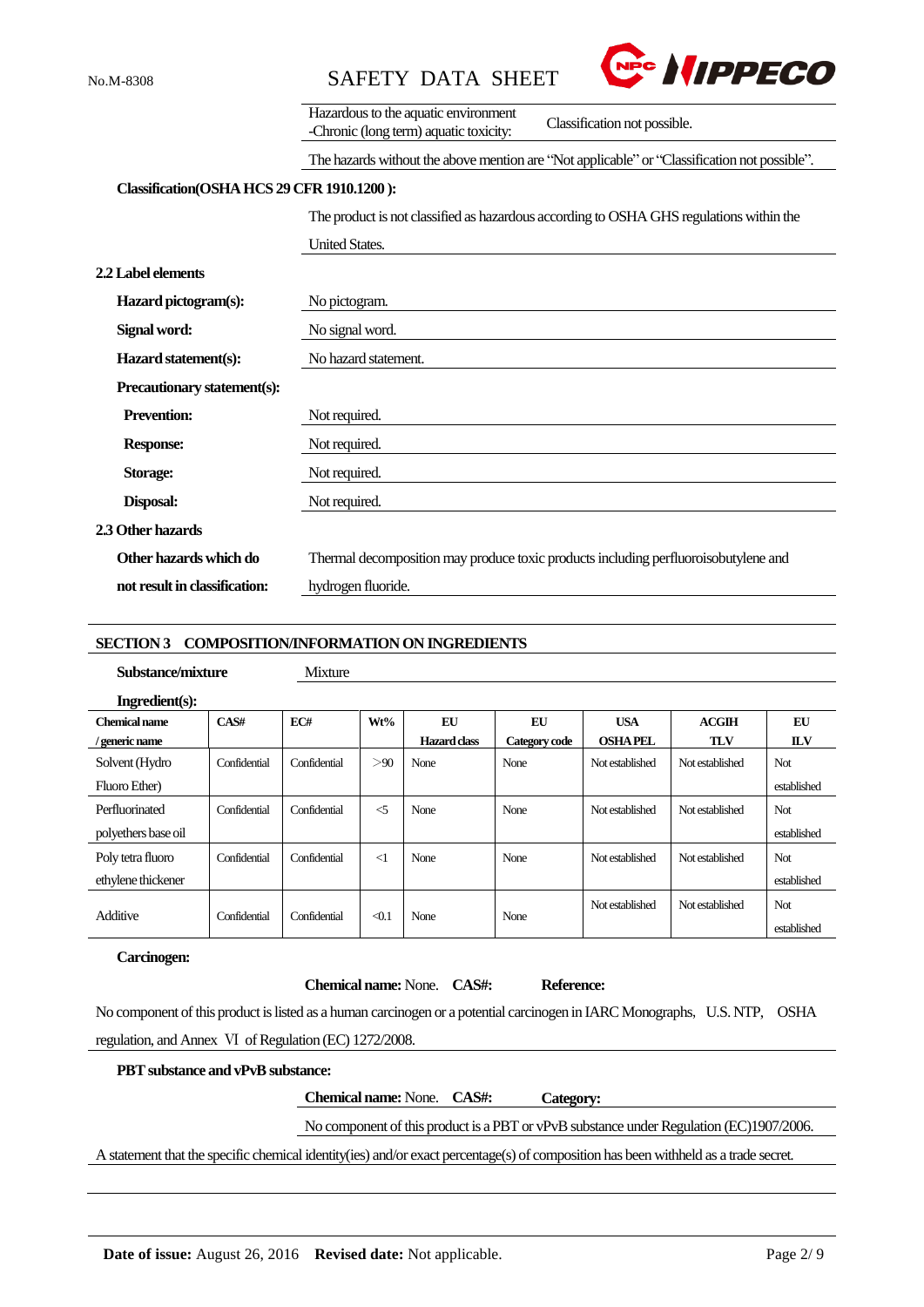

## **SECTION 4 FIRST AID MEASURES**

| 4.1 Description of first aid measures                           |                                                                                                    |
|-----------------------------------------------------------------|----------------------------------------------------------------------------------------------------|
| <b>Inhalation:</b>                                              | Remove exposed person to fresh air if adverse effects are observed.                                |
| Skin:                                                           | Wash with soap and water. Get medical attention if irritation develops.                            |
| Eye:                                                            | Flush immediately with water for at least 15 minutes. Get immediate medical attention.             |
| <b>Ingestion:</b>                                               | Do not make person vomit unless directed to do so by medical personnel.                            |
| Protection of first-aiders:                                     | No action shall be taken involving any personal risk or without suitable training.                 |
| 4.2 Most important symptoms and effects, both acute and delayed |                                                                                                    |
|                                                                 | See SECTION 11 for more detailed information on health effects and symptoms.                       |
|                                                                 | 4.3 Indication of any immediate medical attention and special treatment needed                     |
| Notes to physician:                                             | Treatment should in general be symptomatic and directed to relieving any effects.                  |
|                                                                 |                                                                                                    |
| <b>SECTION 5 FIRE FIGHTING MEASURES</b>                         |                                                                                                    |
| 5.1 Extinguishing media                                         |                                                                                                    |
| Suitable extinguishing media:                                   | Use water fog, foam, dry chemical or carbon dioxide to extinguish flames.                          |
| <b>Unsuitable extinguishing</b>                                 | DO NOT use forcible water. See SECTION 11 for more detailed information on health effects          |
| media:                                                          | and symptoms.                                                                                      |
| 5.2 Special hazards arising from the substance or mixture       |                                                                                                    |
| Hazards from the substance                                      | In a fire or if heated, a pressure increase will occur and the container may burst.                |
| or mixture:                                                     | Formation of toxic gases is possible during heating or in case of fire.                            |
| <b>Hazardous</b> combustion                                     | Combustion products may include the following:                                                     |
| products:                                                       | Carbon oxides (CO, CO <sub>2</sub> ), HF, COF <sub>2</sub> . PFIB (Perfluoloisobutylene)           |
|                                                                 | Decomposition at flame temperatures may form toxic fluorine compounds. Avoid breathing             |
|                                                                 | decomposition products.                                                                            |
| 5.3 Advice for firefighters                                     |                                                                                                    |
| <b>Special precautions for</b>                                  | Promptly isolate the scene by removing all persons from the vicinity of the incident if there is a |
| fire-fighters:                                                  | fire. No action shall be taken involving any personal risk or without suitable training.           |
| Special protective equipment                                    | Fire-fighters should wear appropriate protective equipment and self-contained breathing            |
| for fire-fighters:                                              | apparatus with a full face-piece operated in positive pressure mode.                               |
|                                                                 |                                                                                                    |
| SECTION 6 ACCIDENTAL RELEASE MEASURES                           |                                                                                                    |
|                                                                 | 6.1 Personal precautions, protective equipment and emergency procedures                            |
| For non-emergency                                               | Eliminate all ignition sources. Evacuate surrounding areas.                                        |
| personnel:                                                      |                                                                                                    |
| For emergency responders:                                       | Particular danger of slipping on leaked/spilled product.                                           |
| <b>6.2 Environmental precautions</b>                            |                                                                                                    |

Should be prevented from contaminating soil or from entering sewage and drainage systems and bodies of water.

**6.3 Methods and material for containment and cleaning up**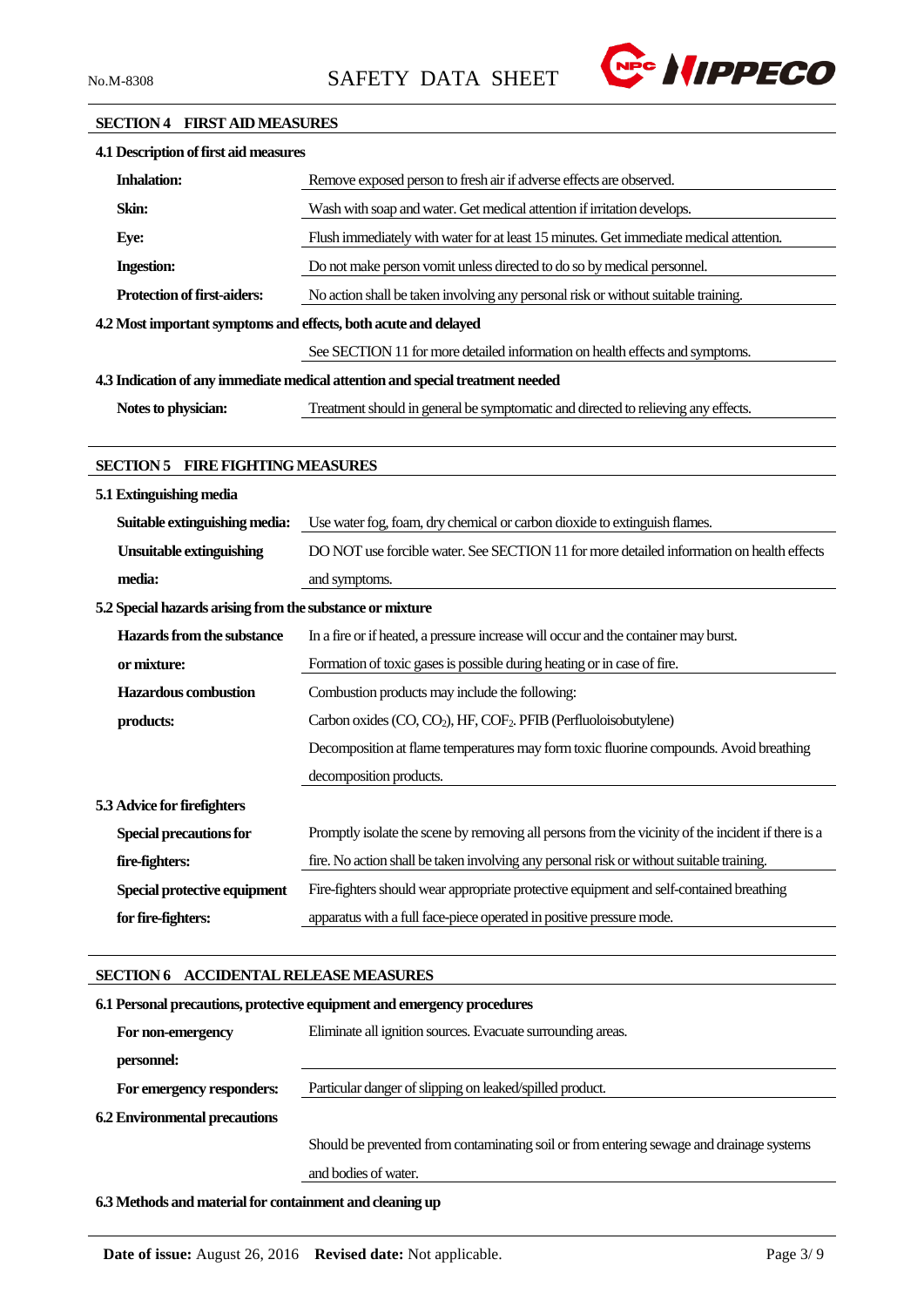No.M-8308 SAFETY DATA SHEET



| Small spill:                    | Move containers from spill area. Absorb with an inert material and place in an appropriate         |
|---------------------------------|----------------------------------------------------------------------------------------------------|
|                                 | waste disposal container. Dispose of via a licensed waste disposal contractor.                     |
| Large spill:                    | Move containers from spill area. Prevent entry into sewers, water courses, basements or            |
|                                 | confined areas. Contain and collect spillage with non-combustible, absorbent material e.g. sand,   |
|                                 | earth, vermiculite or diatomaceous earth and place in container for disposal according to local    |
|                                 | regulations. Suction or scoop the spill into appropriate disposal or recycling vessels, then cover |
|                                 | spill area with oil absorbent. Dispose of via a licensed waste disposal contractor.                |
| 6.4 Reference to other sections |                                                                                                    |
|                                 | See SECTION 7 for information on safe handling.                                                    |
|                                 | See SECTION 8 for information on personal protection equipment.                                    |
|                                 | See SECTION 13 for disposal information.                                                           |

# **SECTION 7 HANDLING AND STORAGE**

| 7.1 Precautions for safe handling                                |                                                                                                 |
|------------------------------------------------------------------|-------------------------------------------------------------------------------------------------|
| Protective measures:                                             | Put on appropriate personal protective equipment (see SECTION8).                                |
| Advice on general                                                | Workers should wash hands and face before eating, drinking and smoking. Avoid contact           |
| occupational hygiene:                                            | with eyes, skin and clothing. Avoid breathing vapor or mist. Keep in the original container or  |
|                                                                  | an approved alternative made from a compatible material, kept tightly closed when not in use.   |
|                                                                  | Empty containers retain product residue and can be hazardous. Do not reuse container.           |
| 7.2 Conditions for safe storage, including any incompatibilities |                                                                                                 |
|                                                                  | Store in accordance with local regulations. Store in a dry, cool and well-ventilated area, away |
|                                                                  | from incompatible materials (see SECTION 10). Keep away from heat and direct sunlight.          |
|                                                                  | Keep container tightly closed and sealed until ready for use. Containers that have been opened  |
|                                                                  | must be carefully resealed and kept upright to prevent leakage. Store and use only in           |
|                                                                  | equipment/containers designed for use with this product. Do not store in unlabeled containers.  |
| Not suitable:                                                    | Prolonged exposure to elevated temperature.                                                     |
| 7.3 Specific end use(s)                                          |                                                                                                 |
|                                                                  | No further relevant information available.                                                      |

# **SECTION 8 EXPOSURE CONTROLS / PERSONAL PROTECTION**

| 8.1 Control parameters       |                                                                                |
|------------------------------|--------------------------------------------------------------------------------|
|                              | No exposure limit value known on the product itself.                           |
|                              | <b>OHSA PEL:</b> Not established                                               |
|                              | <b>ACGIH TLV: Not established</b>                                              |
|                              | NIOSH REL: Not established                                                     |
|                              | EU ILV: Not established                                                        |
| <b>8.2 Exposure controls</b> |                                                                                |
| Appropriate engineering      | When mist is generated, the limited part should be ventilated.                 |
| controls:                    | A washing facility/water for eye and skin cleaning purposes should be present. |
|                              | Individual protection measures, such as personal protective equipment          |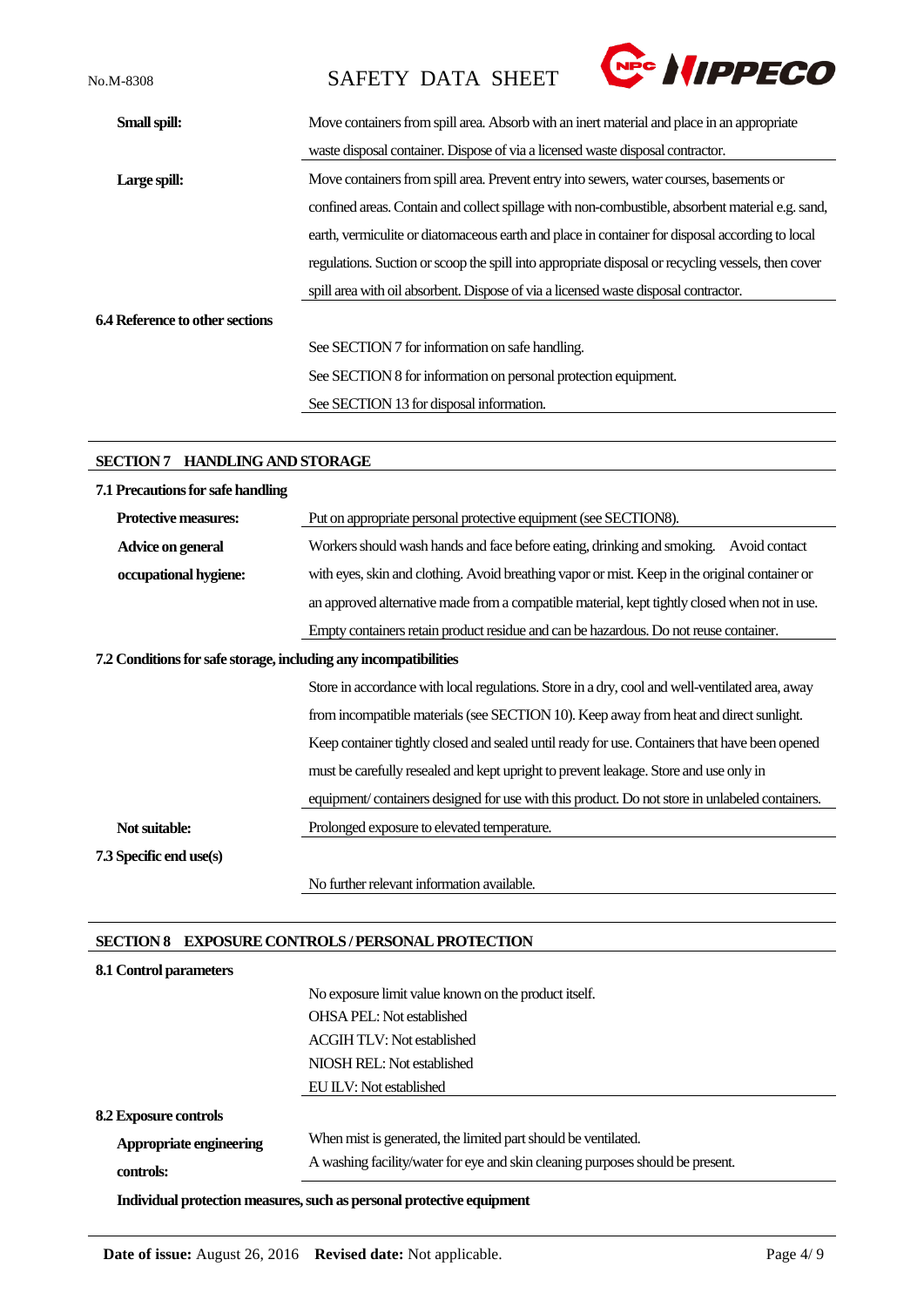**controls:**

No.M-8308 SAFETY DATA SHEET



| <b>Eye/face protection:</b>    | ☑ | <b>Required</b> | $\Box$ Not required               | Wear safety glasses with side shields.             |  |  |
|--------------------------------|---|-----------------|-----------------------------------|----------------------------------------------------|--|--|
| Skin(hand/other) protection:   | ☑ | <b>Required</b> | $\Box$ Not required               | To prevent contact, wear impervious clothing       |  |  |
|                                |   |                 |                                   | such as gloves, apron.                             |  |  |
| <b>Respiratory protection:</b> |   | <b>Required</b> | $\boxtimes$ Not required          | No special respiratory protection equipment is     |  |  |
|                                |   |                 |                                   | required under normal conditions of use with       |  |  |
|                                |   |                 |                                   | adequate ventilation.                              |  |  |
|                                |   |                 |                                   | In case of insufficient ventilation, wear suitable |  |  |
|                                |   |                 |                                   | respiratory equipment.                             |  |  |
| Thermal hazards:               |   | Required        | $\boxtimes$ Not required          | Not normally required.                             |  |  |
| <b>Environmental exposure</b>  |   |                 | Avoid release to the environment. |                                                    |  |  |

# **SECTION 9 PHYSICAL AND CHEMICAL PROPERTIES**

# **9.1 Information on basic physical and chemical properties**

| Appearance:                        | Light milky-white, liquid           |
|------------------------------------|-------------------------------------|
| Odor:                              | <b>Bland odor</b>                   |
| Odor threshold:                    | Not determined.                     |
| pH:                                | Not determined.                     |
| <b>Melting point/freezing</b>      | $-138$ (Solvent)                    |
| point(°C):                         |                                     |
| <b>Initial boiling point and</b>   | 76 (Solvent)                        |
| boiling range (°C):                |                                     |
| Flash point(°C):                   | Not applicable.                     |
| <b>Evaporation rate:</b>           | Not determined.                     |
| <b>Upper/lower flammability or</b> | Not determined.                     |
| explosive limits:                  |                                     |
| Vapor pressure:                    | $0.016$ MPa [25 $°C$ ] (Solvent)    |
| Vapor density:                     | c.a. 9.1 [Ref Std. AIR=1] (Solvent) |
| <b>Relative density:</b>           | Not determined.                     |
| Density/specific gravity:          | Ca. $1.43(25^{\circ}C)$             |
| Solubility(ies):                   | Negligible (in water).              |
| Partition coefficient: n-          | Not determined.                     |
| octanol/water:                     |                                     |
| <b>Auto-ignition</b>               | Not determined.                     |
| temperature(°C):                   |                                     |
| <b>Decomposition</b>               | Not determined.                     |
| temperature(°C):                   |                                     |
| Viscosity (m Pa s):                | Not determined.                     |
| <b>Explosive properties:</b>       | Not determined.                     |
| <b>Oxidizing properties:</b>       | Not determined.                     |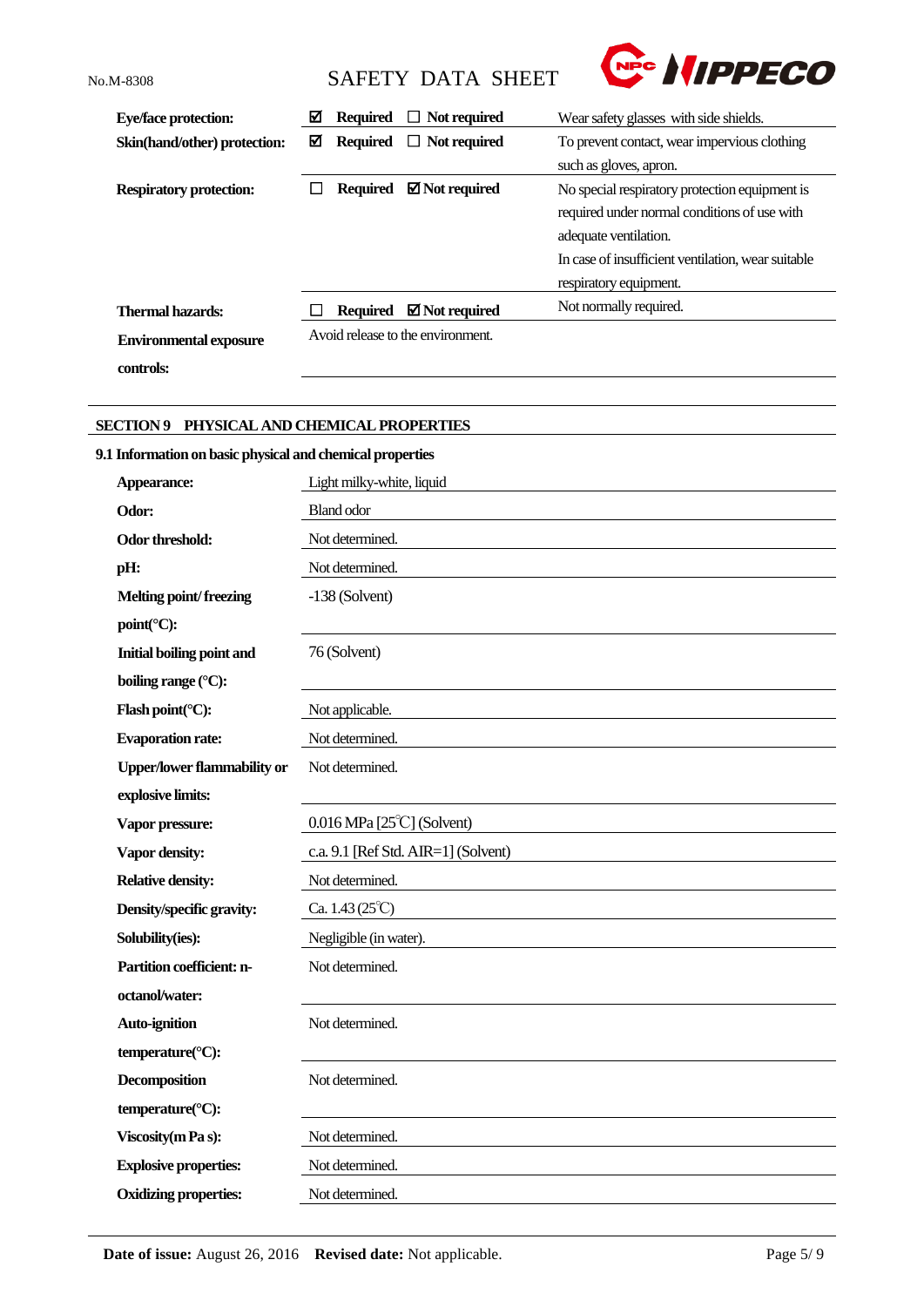

# **9.2 Other information** .

No further relevant information available.

| SECTION 10 STABILITY AND REACTIVITY                                                     |                                                                                           |
|-----------------------------------------------------------------------------------------|-------------------------------------------------------------------------------------------|
| 10.1 Reactivity                                                                         | No specific test data available for this product.                                         |
| 10.2 Chemical stability                                                                 | <b>⊠</b> Stable<br>$\Box$ Unstable                                                        |
| 10.3 Possibility of hazardous reactions                                                 |                                                                                           |
|                                                                                         | $\Box$ May Occur $\Box$ Will not occur                                                    |
| 10.4 Conditions to avoid                                                                | Heat, sparks, flames, and other ignition sources.                                         |
| 10.5 Incompatible materials                                                             | Acids. Oxidizing agents such as $H_2O_2$ , permanganates and perchlorates.                |
|                                                                                         | Halogens and halogenated compounds.                                                       |
| 10.6 Hazardous decomposition products                                                   |                                                                                           |
|                                                                                         | Carbon oxides (CO, CO <sub>2</sub> ), HF, COF <sub>2</sub> . PFIB (Perfluoloisobutylene)  |
|                                                                                         | Decomposition at flame temperatures may form toxic fluorine compounds.                    |
|                                                                                         |                                                                                           |
| <b>SECTION 11</b>                                                                       | <b>TOXICOLOGICAL INFORMATION</b>                                                          |
| 11.1 Information on toxicological effects                                               |                                                                                           |
| Likely routes of exposure:                                                              | Eye contact, skin, ingestion.                                                             |
|                                                                                         | Symptoms related to the physical, chemical, and toxicological characteristics:            |
|                                                                                         | See SECTION 4 for skin contact, eye contact, and ingestion.                               |
|                                                                                         | Delayed and immediate effects and also chronic effects from short and long term exposure: |
|                                                                                         | Not applicable.                                                                           |
| Numerous measures of toxicity:                                                          |                                                                                           |
|                                                                                         | Not applicable.                                                                           |
| <b>Acute toxicity:</b>                                                                  | Oral: No data available.                                                                  |
|                                                                                         | Dermal: No data available.                                                                |
|                                                                                         | Inhalation (vapor): No data available.                                                    |
|                                                                                         | Inhalation (mist): No data available.                                                     |
| Skin corrosion/irritation:                                                              | No known significant effects or critical hazards.                                         |
| Serious eye damage/irritation:                                                          | No known significant effects or critical hazards.                                         |
| <b>Sensitization-Respiratory:</b>                                                       | No known significant effects or critical hazards.                                         |
| Sensitization-Skin:                                                                     | No known significant effects or critical hazards.                                         |
| Germ cell mutagenicity:                                                                 | No known significant effects or critical hazards.                                         |
| <b>Carcinogenicity:</b>                                                                 | Solvent, Base oil, Thickener, Additives: Not listed by IARC, OSHA, NTP, EU and ACGIH.     |
| <b>Toxic to reproduction:</b>                                                           | No known significant effects or critical hazards.                                         |
| Specific target organ systemic<br>toxicity following single                             | No known significant effects or critical hazards.                                         |
| exposure:<br>Specific target organ systemic<br>toxicity following repeated<br>exposure: | No known significant effects or critical hazards.                                         |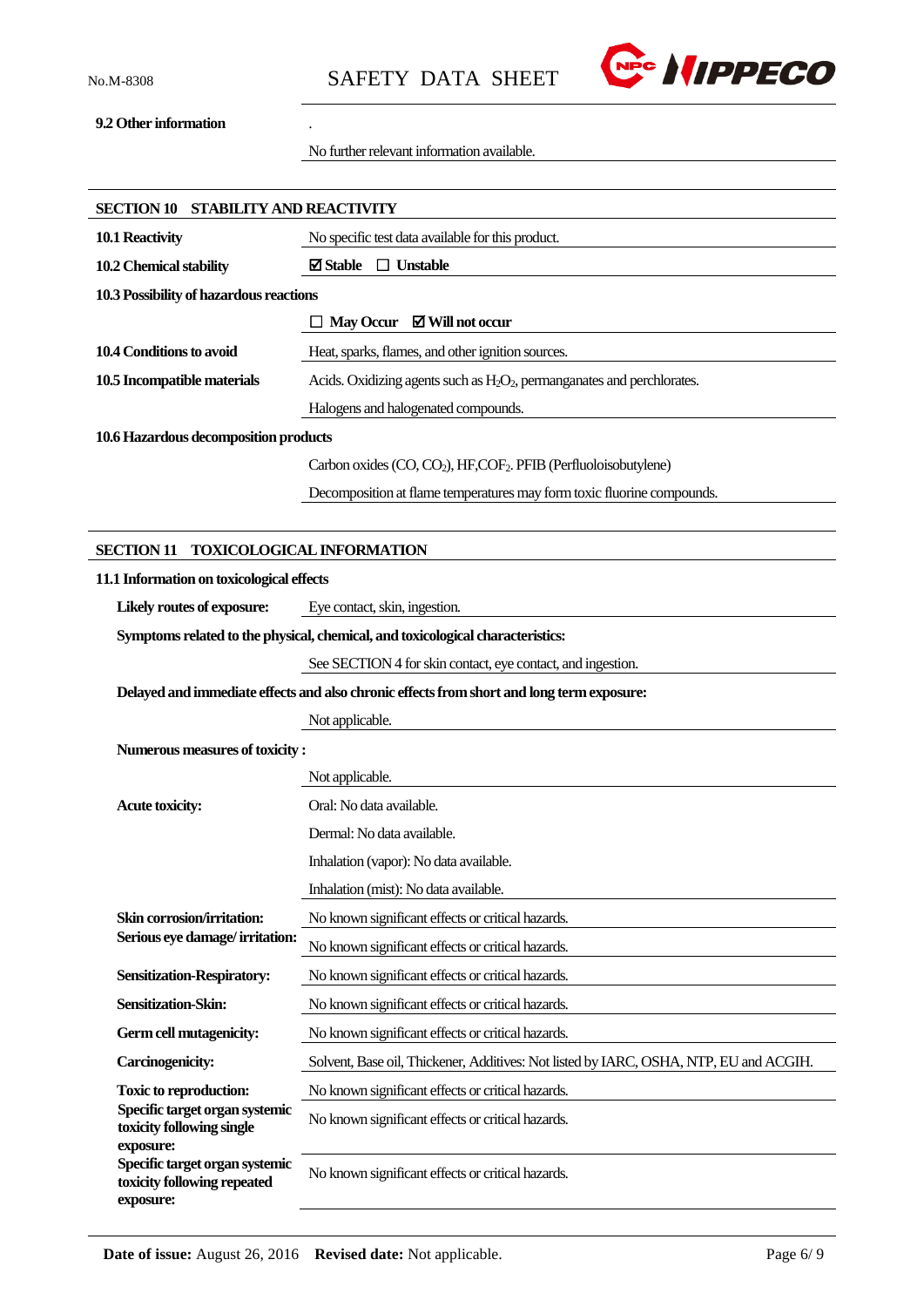No.M-8308 SAFETY DATA SHEET



**Aspiration hazard:** No known significant effects or critical hazards.

**Other information:** No further relevant information available.

# **SECTION 12 ECOLOGICAL INFORMATION**

| 12.1 Toxicity                           |                                                   |  |
|-----------------------------------------|---------------------------------------------------|--|
| <b>Aquatic:</b>                         | No further relevant information available.        |  |
| Terrestrial:                            | No further relevant information available.        |  |
| 12.2 Persistence and degradability      |                                                   |  |
|                                         | No specific test data available for this product. |  |
| 12.3 Bioaccumulative potential          | No further relevant information available.        |  |
| 12.4 Mobility in soil                   | No further relevant information available.        |  |
| 12.5 Results of PBT and vPvB assessment |                                                   |  |
|                                         | Not applicable.                                   |  |
| 12.6 Other adverse effects              | No additional information available.              |  |

## **SECTION 13 DISPOSAL CONSIDERATIONS**

#### **13.1Waste treatment methods**

**Product and packaging:** Place contaminated materials in disposable containers and dispose of in a manner consistent with applicable regulations. Contact local environmental or health authorities for approved disposal of this material.

## **SECTION 14 TRANSPORT INFORMATION**

| 14.1 UN number                                                                | Not regulated.                 |  |
|-------------------------------------------------------------------------------|--------------------------------|--|
| 14.2 UN proper shipping name                                                  | Not regulated.                 |  |
| 14.3 Transport hazard class(es)                                               | Not regulated.                 |  |
| 14.4 Packing group                                                            | Not regulated.                 |  |
| 14.5 Environmental hazards                                                    |                                |  |
| <b>Marine pollutant:</b>                                                      | $\Box$ Yes Chemical name (wt%) |  |
|                                                                               | $\blacksquare$ No              |  |
| 14.6 Special precautions for user                                             | Not applicable.                |  |
| 14.7 Transport in bulk according to Annex II of MARPOL 73/78 and the IBC Code |                                |  |

Not applicable.

## **SECTION 15 REGULATORY INFORMATION**

**15.1 Safety, health and environmental regulations/legislation specific for the substance or mixture**

| EU information |                |  |
|----------------|----------------|--|
| (EC)1907/2006  |                |  |
| Title VII:     | Not regulated. |  |
| (EC)1907/2006  |                |  |
| Title VII:     | Not regulated. |  |
|                |                |  |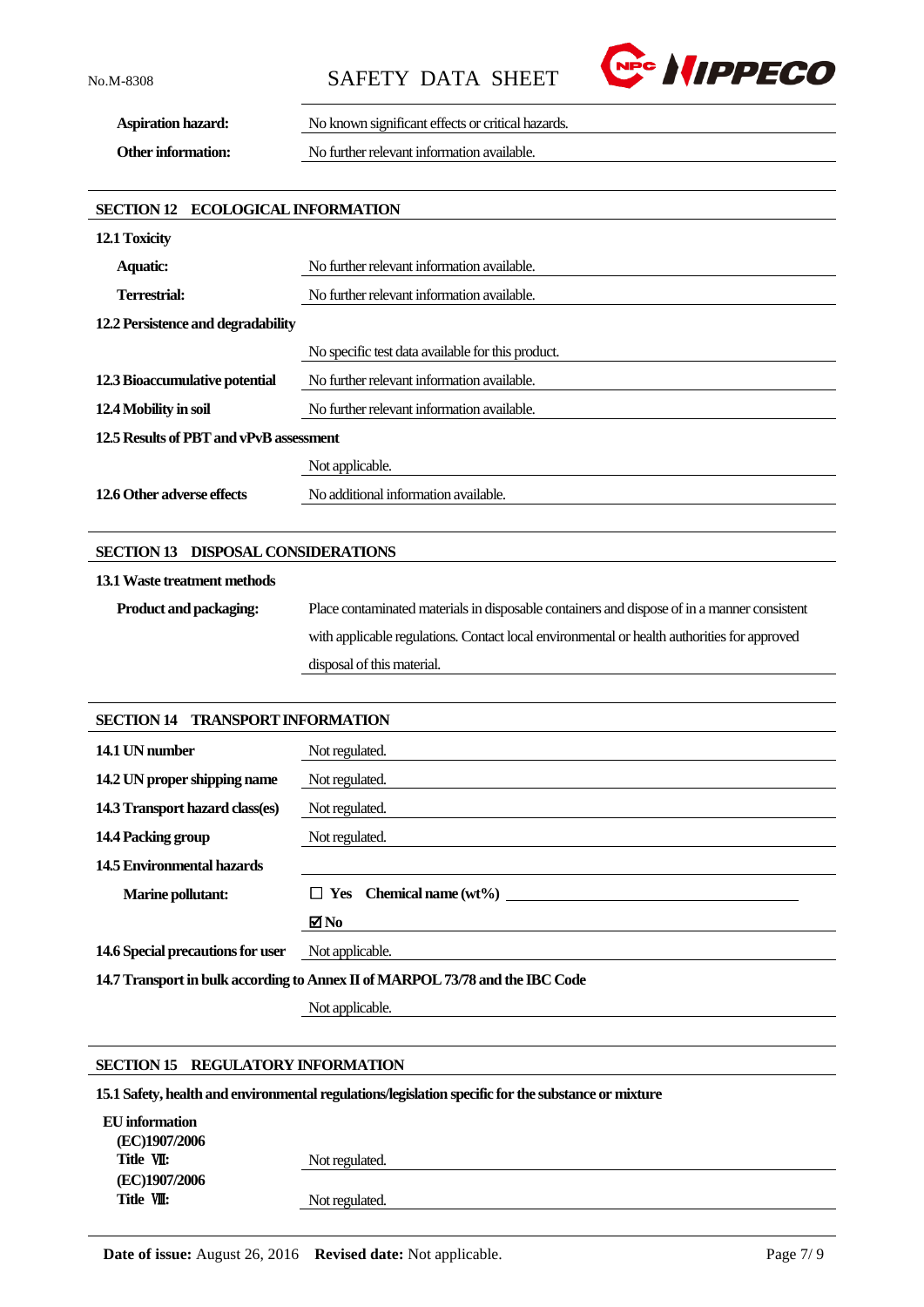No.M-8308 SAFETY DATA SHEET



| (EC)1005/2009:                             | Not regulated.                                                                             |  |  |
|--------------------------------------------|--------------------------------------------------------------------------------------------|--|--|
| (EC)805/2004:                              | Not regulated.                                                                             |  |  |
| (EU)649/2012:                              | Not regulated.                                                                             |  |  |
| Others:                                    | No further relevant information available.                                                 |  |  |
| <b>USA</b> information                     |                                                                                            |  |  |
| <b>TSCA</b> (Toxic substances control act) |                                                                                            |  |  |
|                                            | Not regulated. All ingredients are listed.                                                 |  |  |
| Information on the label under OSHA HCS    |                                                                                            |  |  |
| Signal word:                               | Not required.                                                                              |  |  |
| Hazard statement(s):                       | Not required.                                                                              |  |  |
| Pictogram(s):                              | Not required.                                                                              |  |  |
| Precautionary statement(s):                | Not required.                                                                              |  |  |
| <b>Unclassified hazards</b>                | Not applicable.                                                                            |  |  |
| (HNOC):                                    |                                                                                            |  |  |
| Percentage of ingredient(s)                | Not applicable.                                                                            |  |  |
| with unknown toxicity:                     |                                                                                            |  |  |
| SARA Title III § 313                       |                                                                                            |  |  |
|                                            | <b>Chemical name: None.</b><br>$Wt\%$ :                                                    |  |  |
| <b>California Proposition 65</b>           |                                                                                            |  |  |
|                                            | <b>Chemical name: None.</b><br>Wt%:                                                        |  |  |
| <b>Others</b>                              | No further relevant information available.                                                 |  |  |
| 15.2 Chemical safety assessment            |                                                                                            |  |  |
|                                            | This product contains substances for which Chemical Safety Assessments are still required. |  |  |
|                                            |                                                                                            |  |  |
| <b>SECTION 16 OTHER INFORMATION</b>        |                                                                                            |  |  |

## **Other Information**

No additional information available. **Date of Issue:** August 26, 2016 **The date of preparation of the**  Not applicable. **SDS or the last change to it:**

#### **Literature reference:**

**- U.S. Department of Labor, 29CFR Part 1910.**

**- U.S. Environmental Protection Agency, 40CFR Part 372.**

**- U.S. Consumer Product Safety Commission, 16CFR Part 1500.**

**- ACGIH, Threshold Limit Values for Chemical Substances and Physical Agents and Biological Exposure Indices.**

**- U.S. Department of Health and Human Services National Toxicology Program, Annual Report on Carcinogens.**

**-World Health Organization International Agency for Research on Cancer, IARC Monographs on the**

**Evaluation on the Carcinogenic Risk of Chemicals to Humans.**